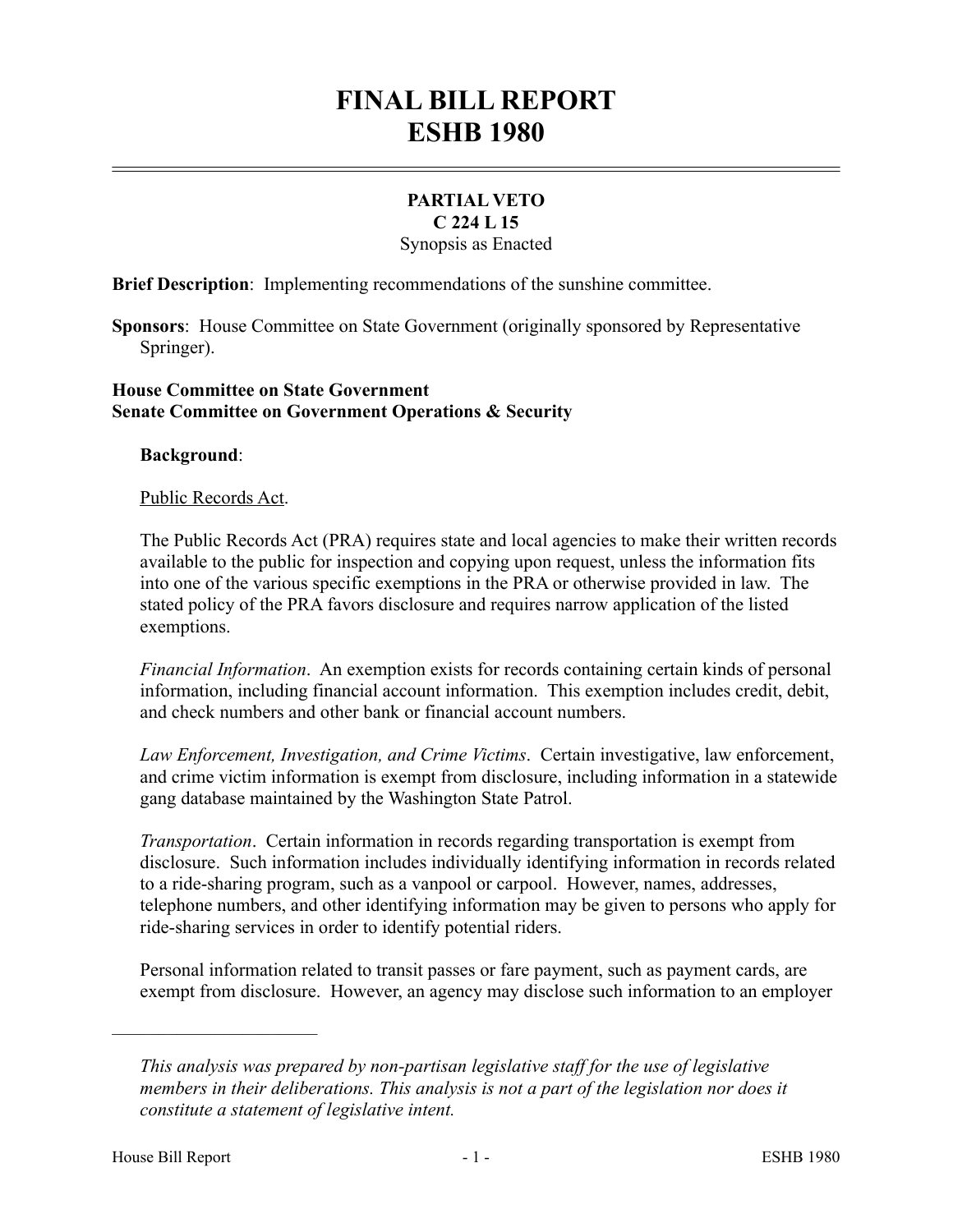or other party responsible for paying the transit costs for the purpose of preventing fraud. An agency also may provide such personal information to the news media when reporting on transportation or public safety.

*Guardian Ad Litem.* A court may appoint a guardian ad litem (GAL) to assist a child who is the subject of a child welfare case. If available, the court will make an appointment from a GAL program.

A GAL program must maintain background information records for each GAL in the program. The background information must include education, experience, and training related to GAL services. The records also must contain the GAL's criminal history as well as the results of state and national criminal identification data, including background checks allowed through the state Criminal Records Privacy Act, the State Patrol criminal identification system, and the Federal Bureau of Investigation (FBI). Upon appointment to a child welfare case, the GAL must provide a copy of his or her background information record to the parties and their attorneys, except that the results of the criminal background check may not be disclosed.

## Pollution Liability Insurance Program.

Public disclosure is not allowed for examination and proprietary reports and information obtained through the Washington Pollution Liability Insurance Program (PLIP) related to soliciting bids from insurers and in monitoring the insurer. Examination reports prepared by or for the PLIP may be provided to the state insurance commissioner and other specified organizations.

### Enhanced 911 Communication and Notification Systems.

The state and counties implement and coordinate enhanced 911 communications systems so that 911 emergency response services are available throughout the state. Agencies have access to private addresses and telephone numbers used in the 911 emergency communications systems.

As the state implements the next generation 911 system, people will have the ability to voluntarily submit personal information in communication systems so that it will be accessible to responders through the 911 service. Also, the state and local governments may collect information to include in emergency notification systems that allow for broad dissemination of notice during a community emergency event.

### **Summary**:

## Public Records Act.

*Personal Financial Information*. Financial information, as defined for purposes of identity crimes, is exempt from disclosure. Such information includes information identifiable to the individual that concerns the amount and conditions of an individual's assets, liabilities, or credit. Specifically, this includes:

account numbers, balances, and transactional information;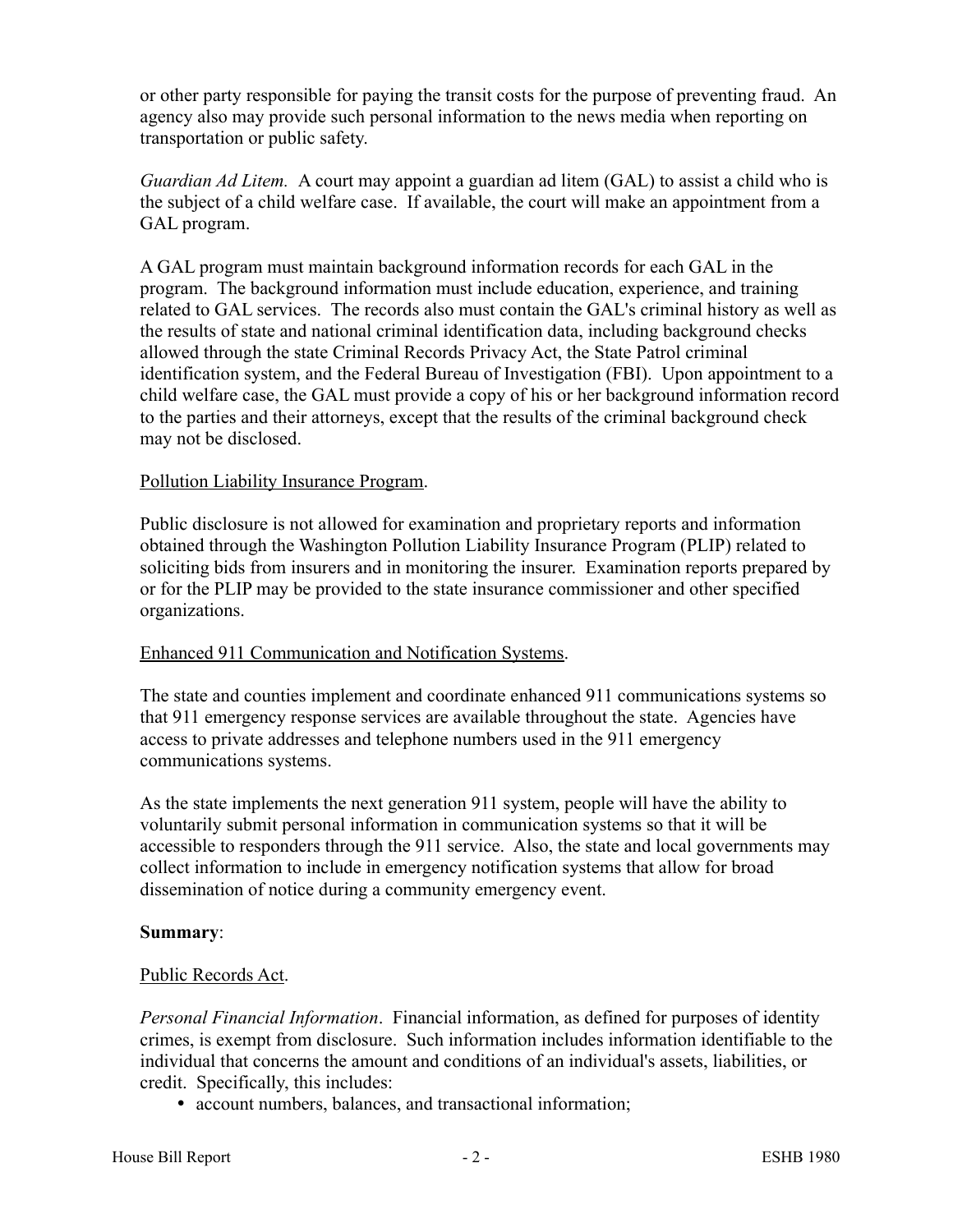- codes, passwords, Social Security numbers, and tax identification numbers;
- driver's license, Identicard, and permit numbers; and
- other information held for the purpose of account access or transaction initiation.

*Law Enforcement, Investigation, and Crime Victims*. Local or regionally maintained gang databases are exempt from disclosure.

*Transportation*. The personal information of participants in a ride-share program is not subject to disclosure, except for the participant's name, general location, and points of contact. The permission to provide personal information regarding transit passes or fare payment to the news media is eliminated.

*Guardian Ad Litem - Background Information*. A GAL appointed in a child welfare case must provide to parties and attorneys his or her background information record containing the results of the State Patrol criminal identification system. The criminal history from the FBI may not be disclosed.

*Enhanced 911 Communication and Notification Systems*. Voluntarily submitted information contained in a database for enhanced 911 emergency communication systems is exempt from disclosure when the information is included in the database for purposes of displaying when a person makes a call to the 911 service.

The exemption for information contained in emergency communications systems does not prohibit disclosure for:

- the display and dissemination of information at a public safety answering point to emergency responders;
- database maintenance;
- dissemination of information for inclusion in an emergency notifications system ;
- inspection or copying by the subject of the information, or an authorized representative; or
- information prepared, retained, disseminated, transmitted, or recorded for the purpose of responding to emergency calls, unless such information is otherwise exempt.

Information contained or used in emergency notifications systems is exempt from disclosure. The exemption for such information contained or used in emergency notifications systems does not prohibit disclosure for:

- making outgoing calls to provide notification a community emergency event;
- database maintenance; or
- inspection or copying by the subject of the information or an authorized representative.

## Pollution Liability Insurance Program.

Examination and proprietary reports obtained by the PLIP are no longer exempt from disclosure.

## **Votes on Final Passage:**

House 89 9